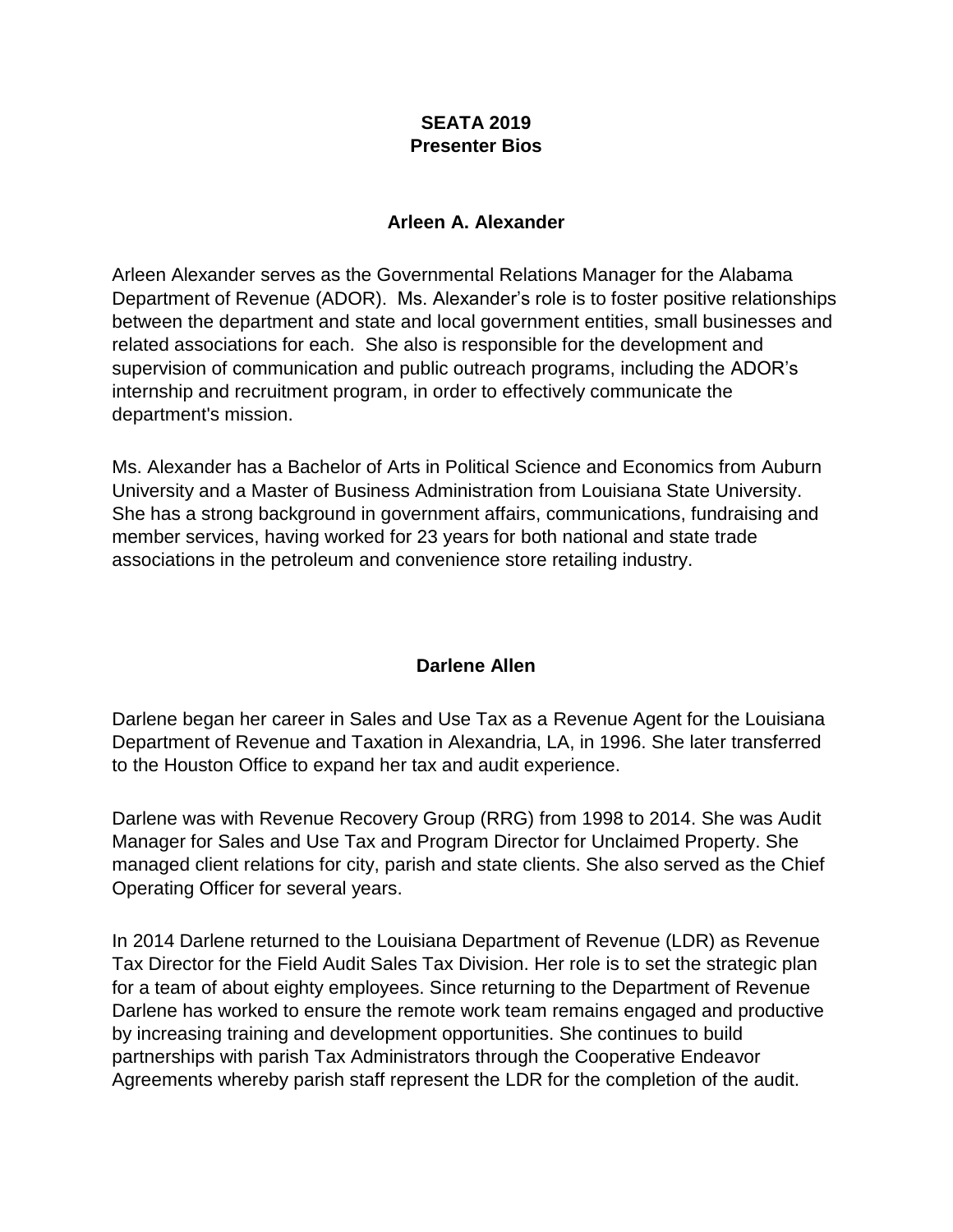Darlene is a licensed CPA and she holds an MBA from Louisiana State University.

# **Dana K. Angell**

Dana K Angell graduated from UVA at Wise with a B.A. in English and Business and Public Administration. She began her career with the West Virginia State Tax Department in 1988 and rose through the ranks within the Auditing Division as an Auditor, Supervisor, Tax Manager and now the Director. Dana participates in SEATA as a member and former chairperson of the Information Exchange Committee and with Streamline Sales Tax as a member of SLAC, Certification and Audit Committees. Dana was recently honored by the State of West Virginia for having 30 years of service to the State of West Virginia and its citizens.

# **Luther Beauchamp**

Luther Beauchamp (pronounced "Beach-um") practiced law in or near his home town for more than 45years… and still didn't get the hang of it. He finally retired a few years ago.

Luther's office was located only 2 blocks from the house in which he was born less than 100 years ago. The short (nearly 5' 4" with blisters on his feet) lawyer explains that even though there is not much of him above ground his roots are very deep.

There is an explanation for the way his name is pronounced. Luther says he had illiterate ancestors who either could not spell "Beachum" or could not pronounce "Beauchamp."

A graduate of Chiefland High School, Florida State University and the Vanderbilt University School of Law, Luther often shares stories from his family and his school days.

Luther and his wife Vera have 2 adult children (they weren't born that way but grew into adults) and 10 grandchildren. Their daughter is the wife of a pastor in Georgia and their son is a campus minister and college professor in north Florida. The son also wrote the "Forewarning" for Luther's first book, "I'll Try to Be Short..." His second book about funny things in law school and law practice is called "Legal Shorts…Not Briefs."

Speaking to various business, professional and church groups many times each year, Beauchamp encourages his audiences with a broad range of humor. Luther says we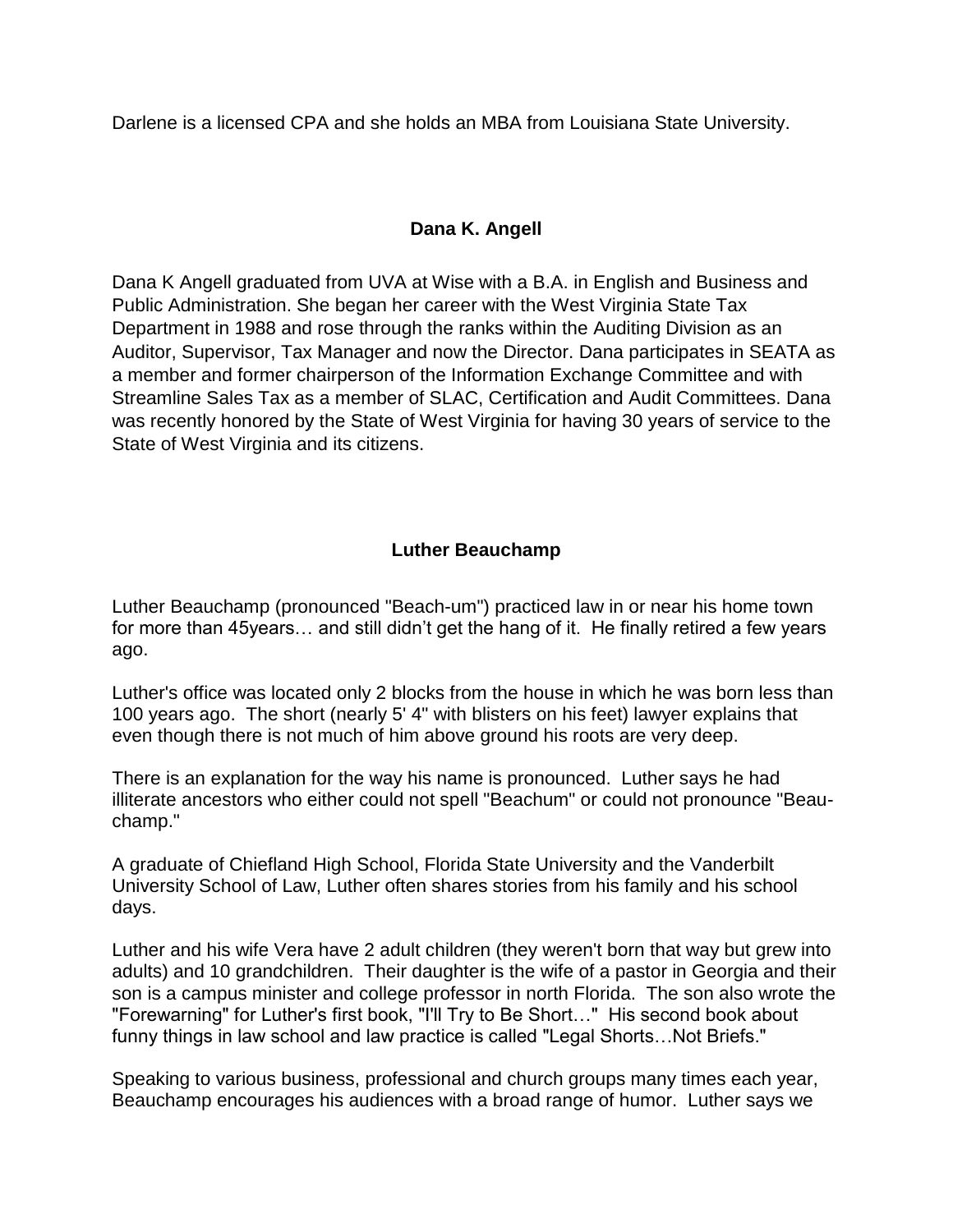should find humor every day and he believes that most people can be funnier than they look.

# **Joan Cagle**

Joan Cagle has spent her entire career with the Tennessee Department of Revenue. She has worked with the department for over 35 years and has served in various roles. Joan was the first supervisor of the Audit Division's Discovery Unit. She was promoted to manager in 2015 and currently manages two work units, leading a team of 20. With Joan's leadership, her team develops matching programs focused on non-registered and/or non-compliant entities. She also oversees the department's voluntary disclosure program.

Joan has served as Tennessee's representative with various exchange organizations including the Southeastern Association of Tax Administrators (SEATA), Multi-State Tax Commission (MTC) Nexus Program, and the Federation of Tax Administration (FTA) Special Projects

# **Holly Coon**

Holly Coon recently joined the Multistate Tax Commission as the Director of the Joint Audit Program.

Prior to coming to the Multistate Tax Commission, Ms. Coon worked for the Alabama Department of Revenue for almost 17 years focusing on business tax issues and served as Business Tax Manager before leaving the department in 2019. Ms. Coon headed the corporate income tax sections, including the audit function, and wrote many of the corporate income tax rules and regulations. She was active on Multistate Tax Commission programs and committees including the State Intercompany Transactions Advisory Service, the Joint Audit Committee and the Uniformity Committee. Ms. Coon served as chair of the Uniformity Committee March 2017 to April 2019. She is a frequent presenter at state and local tax conferences, including NYU Institute on Federal Taxation conference and Southeastern Association of Tax Administrators conference. Ms. Coon received her undergraduate degree, cum laude, and masters in tax degree from the University of Alabama.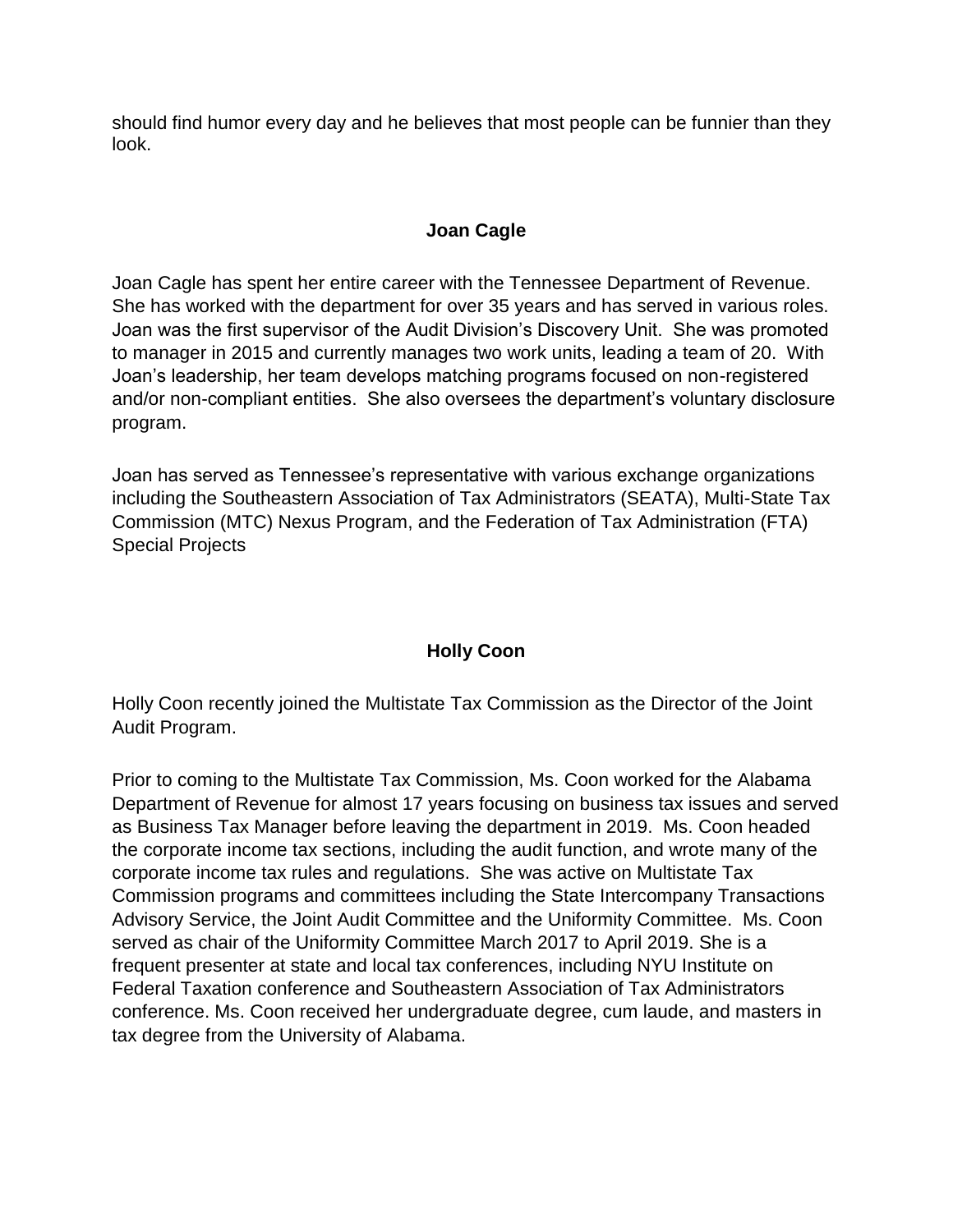### **Jeffrey Cooper**

Jeffrey has more than 30 years of government service and leadership specializing in tax administration, policy, regulations, fraud detection, identity theft, money laundering, public corruption, counterterrorism, crypto-currency, distributed ledger technology, gig economy and other emerging areas. He has developed and implemented strategic policies to address the ever-changing dynamics of borderless financial crimes to improve access to foreign evidence, identify international monetary movement and methodologies, uncover emerging jurisdictions of risk, detect predictive criminal trends, increase joint investigative endeavors, enhanced information and intelligence sharing, and establish worldwide case lead development protocols. He is recognized as an international thought leader and visionary embracing technology solutions to solve "Real World" problems.

Prior to joining SAS in October 2018, Jeffrey was the Executive Director of IRS Criminal Investigation – Office of International Operations

### **Kathleen Cornett**

Kathleen Cornett is an attorney at Alston & Bird and focuses her practice on state and local tax controversy and regulation matters, as well as unclaimed property issues. She assists clients on a wide range of tax controversy matters, including appeals before state administrative agencies, courts, and the IRS. She advises clients on income, franchise, property, and sales/use tax matters throughout the country, including guidance on the taxation of remote sellers, marketplaces, and cloud transactions. Kathleen earned her J.D., with honors, from the University of Chicago Law School and her B.B.A., magna cum laude, in accounting and economics from the University of Georgia.

### **Jan Craig**

Jan Craig serves as the Associate Commissioner for Income and Property Taxes. As the Associate Commissioner, Ms. Craig oversees the Income Taxes which include Individual Income Tax, Corporate Income and Franchise Tax, Withholding, Miscellaneous Taxes, the Customer Service area for the Department, and the Property Tax area which includes the Motor Vehicle Registration and Title.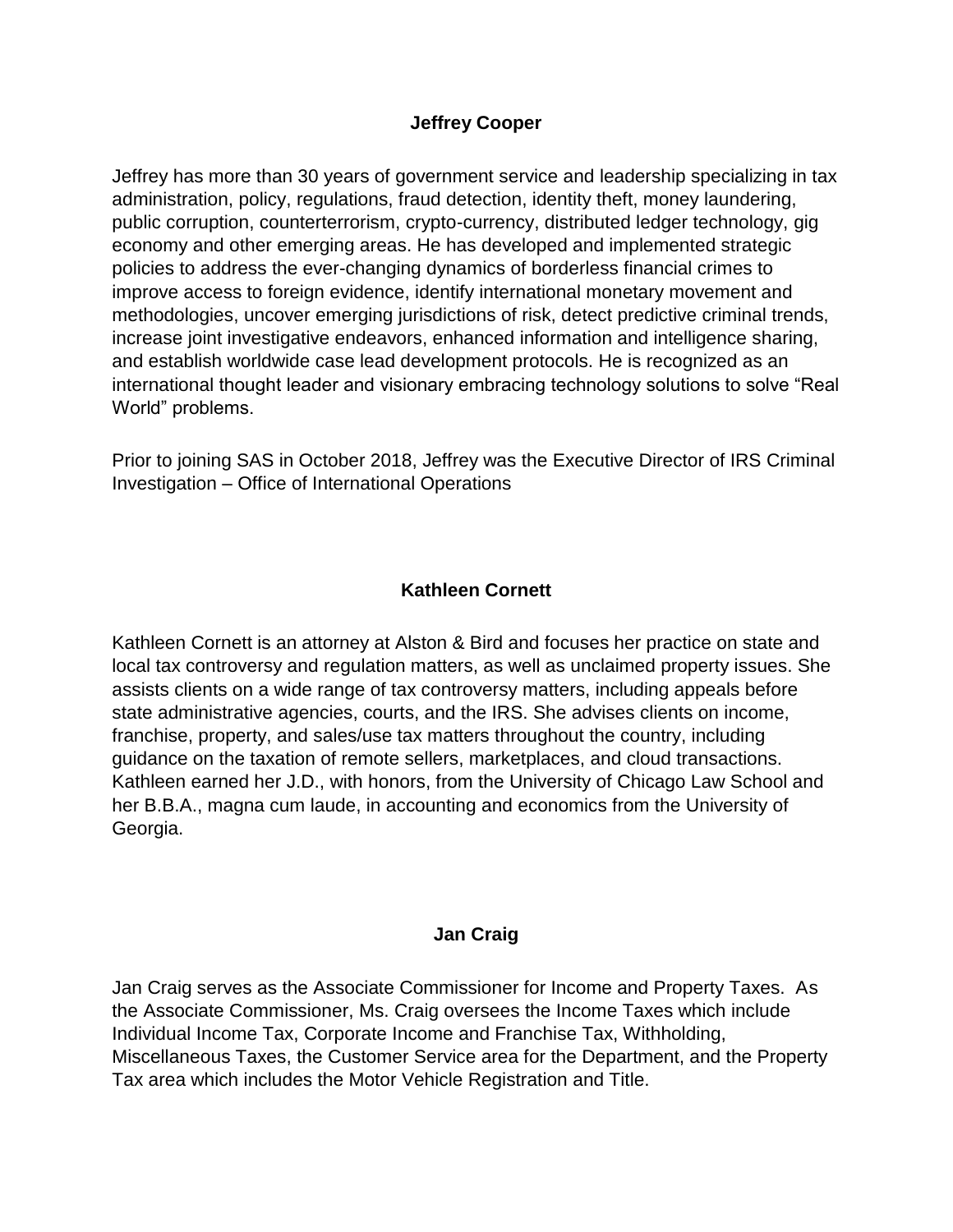Ms. Craig has been with the Department for 24 years and has been in her current position since 2011.

Ms. Craig holds an MBA from Delta State University and a Bachelor of Accountancy from the University of Mississippi. She is also a CPA.

# **Lila Disque**

Lila Disque is Deputy General Counsel at the Multistate Tax Commission. Lila's role at the MTC includes drafting model state tax legislation; drafting amicus briefs for cases of first impression at state and federal courts; and creating training programs for state tax lawyers and auditors. She is particularly interested in the art of communicating tax law in plain English – something that comes into play in amicus briefs and trainings. She is convinced that if everyone understood tax law, they'd enjoy it as much as she does (which is to say, a lot). Ms. Disque holds a J.D. from the University of California Davis School of Law and an LL.M. from Georgetown.

# **Anthony Edwards**

Anthony Edwards began his career with the North Carolina Department of Revenue in 1997 and has held numerous audit management positions within the agency. Prior to being named Assistant Secretary of Tax Administration in June 2016, Anthony served as Assistant Director of the Examination Division and the Director of the Office of Taxpayer Advocate Office.

As Assistant Secretary, Anthony is responsible for overseeing Tax Policy and Administration for personal tax, corporate tax, sales tax, property tax and excise tax. Anthony also oversees the Taxpayer Assistance Division.

A native of Benson, North Carolina, Anthony is a 1997 graduate of Campbell University with a Bachelor of Science in Business Administration.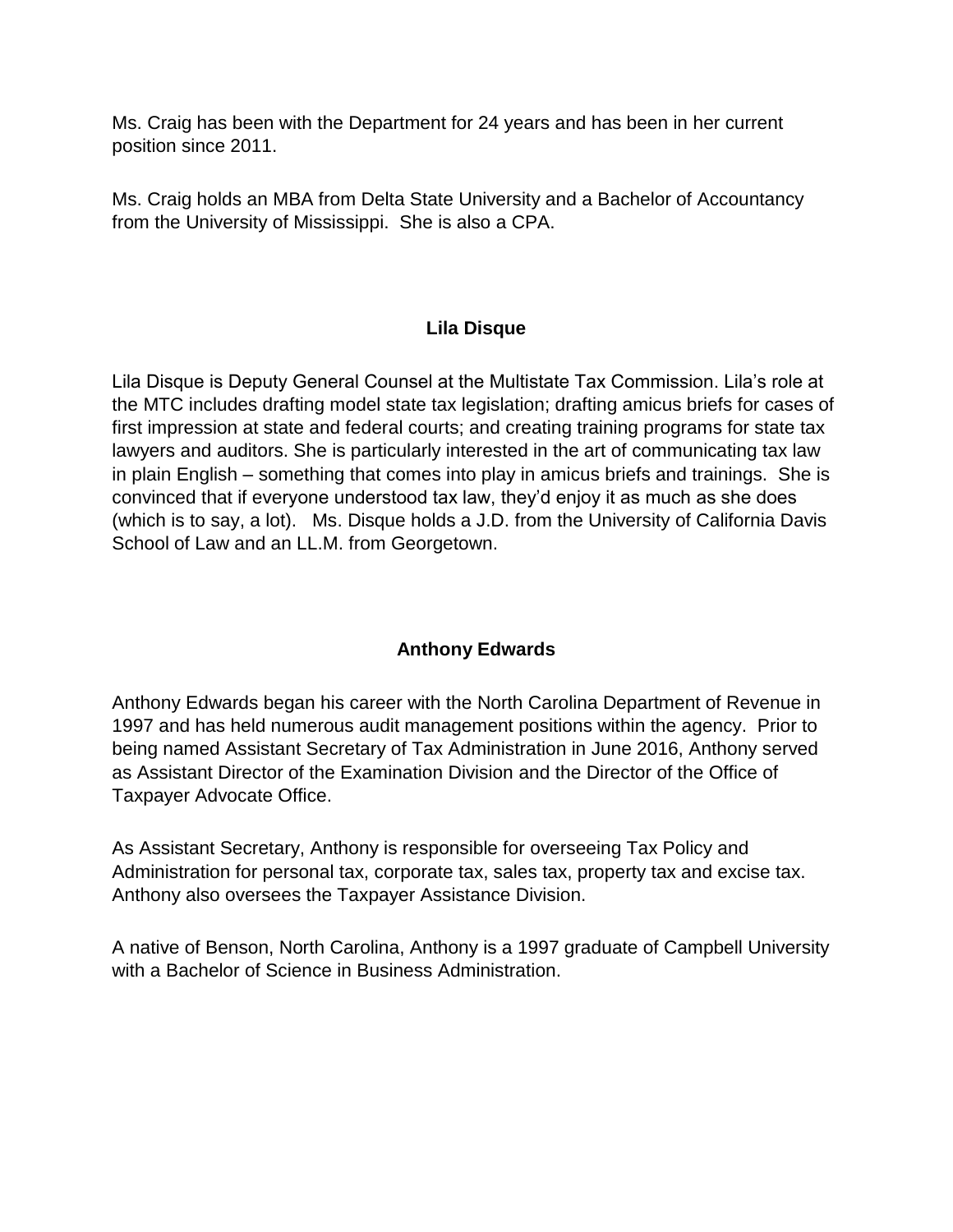### **Bruce P. Ely**

Bruce Ely is a partner in the Birmingham, Alabama office of the multistate law firm of Bradley Arant Boult Cummings LLP. He represents taxpayers before various state and local government taxing authorities as well as the tax tribunals and circuit and appellate courts of Alabama and Mississippi, and before the Internal Revenue Service and U.S. Tax Court.

Mr. Ely is Past Chair of the New York University (NYU) Institute on State and Local Taxation, a long-time Fellow of the American College of Tax Counsel, and has been listed in "*Best Lawyers in America*" and "*Super Lawyers*" for a number of years. Until recently, he also served as Co-Chair of the ABA Tax Section SALT Committee's "Task Force on the State Implications of the New Federal Partnership Audit Rules" and coauthored a model conformity/RAR statute now being advocated to the states. He is also co-editor of the Bloomberg Tax "Pass-Through Entities Navigator" and a longtime member of the Multistate Tax Advisory Board for Bloomberg Tax. He received the organization's "State Tax Author of the Year" Award in December 2017.

Bruce received both his B.S. degree in Accounting and J. D. (with honors) from the University of Alabama and his LL.M. in Taxation from NYU School of Law. He was the first recipient of NYU's "Paul H. Frankel Award for Outstanding Achievement in State and Local Taxation" in 2013, and was named one of the "Top 10 Tax Lawyers in the United States" by *State Tax Notes/Tax Analysts* that same year. He also received the "Paul H. Frankel Excellence in State Taxation Award" from COST during its 2017 annual meeting. He is an adjunct professor in the University of Alabama's MTA program, and has co-authored over the past three decades numerous acts of the Alabama Legislature dealing with the Alabama Taxpayers' Bill of Rights and later establishing the independent Alabama Tax Tribunal, the Local Tax Simplification Act, corporate income taxes, pass-through entities, and municipal business license taxes.

He has served over the years as counsel to several tax reform and constitutional reform commissions of the Alabama Legislature or the Alabama Senate, and is a member of the Board of Directors of the Public Affairs Research Council of Alabama (PARCA), the non-partisan good government think tank headquartered at Samford University in Birmingham.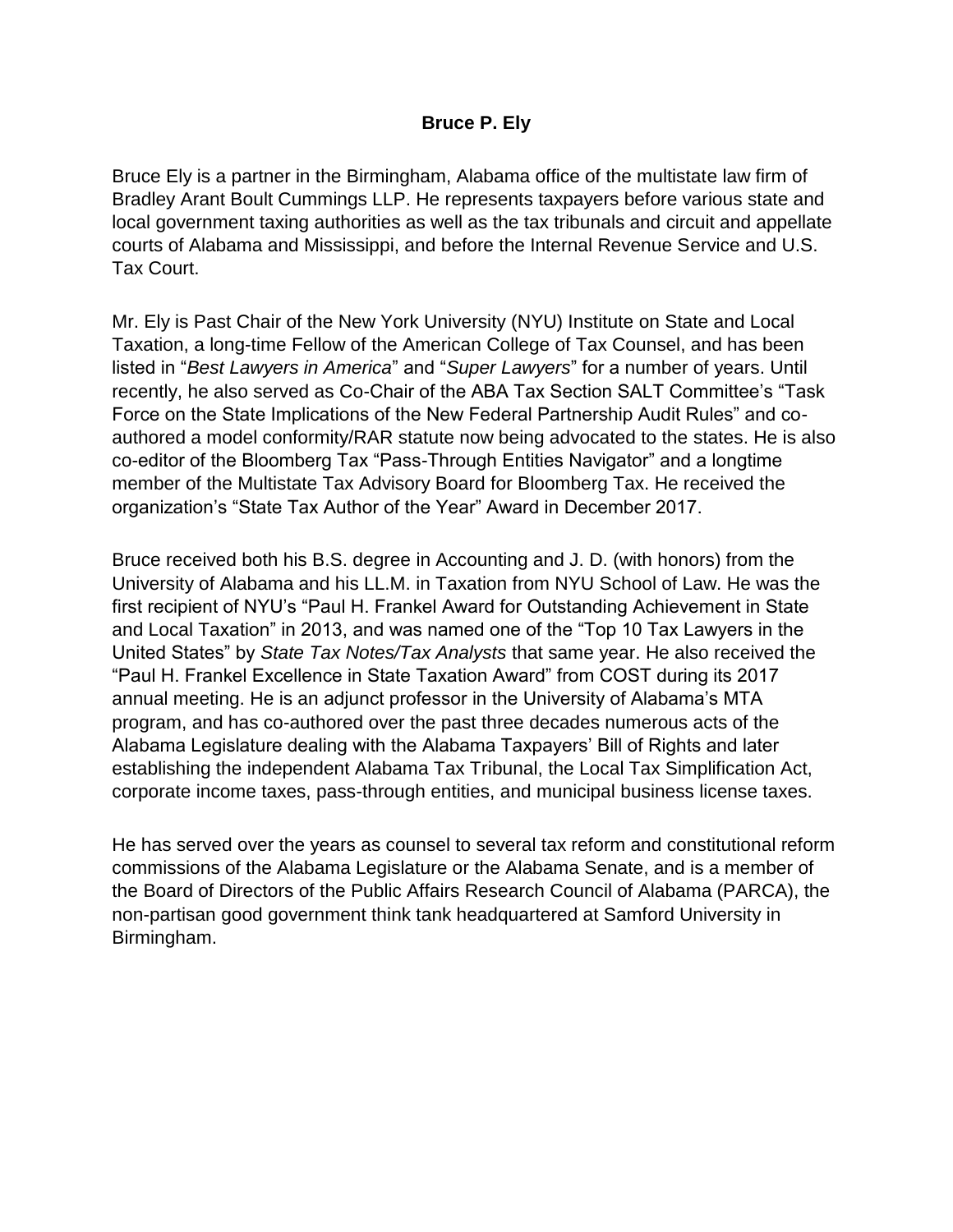### **Jonathan Feldman**

Jonathan Feldman helps clients stay on top of ever-changing state and local tax issues that directly impact their businesses. With a strong background in the manufacturing, telecommunications, transportation, entertainment and retail industries, Jonathan counsels clients in all areas of state and local taxation including income, franchise, sales and use and property taxes. He represents clients in all phases of state and local tax controversy, including audit assistance, administrative hearings, litigation and appellate review; and regularly provides counsel on state and local income and transactional costs for mergers, acquisitions and corporate reorganizations. Jonathan is actively involved in representing a coalition of manufacturers in connection with sales and use tax, income tax, and property tax matters and frequently testifies on state tax matters before the Georgia General Assembly. Jonathan regularly speaks on tax controversy, litigation, and policy matters at regional and national conferences around the country such as Tax Executives Institute (TEI), Council on State Taxation (COST), and Institute for Professionals in Taxation (IPT). Prior to joining Eversheds Sutherland (US), Jonathan served as a tax adviser for two major accounting firms in Atlanta, spending three years with Arthur Andersen and four years with Deloitte Tax. While attending law school, he clerked for the Thirteenth Judicial Circuit of Florida, Circuit Civil Division.

# **Scott Fryer**

Scott Fryer attended Harding University and later transferred and graduated from the University of Arkansas at Little Rock with a Bachelor of Science degree in Accounting in 1985. He has been with the Arkansas Department of Finance and Administration since 1989, serving as a Tax Auditor, Tax Auditor Supervisor, Manager, and is now the Assistant Administrator in the Office of Income Tax Administration managing the Corporate Corporation Income Tax Section since 2012. Mr. Fryer participates in the Multistate Tax Commission (MTC) Uniformity Committee and was on the drafting committee for the Model General Allocation and Apportionment Regulations adopted by MTC in 2017 and 2018.

# **Joe W. Garrett, Jr.**

Mr. Garrett is an attorney in the Commissioner's Office of the Alabama Department of Revenue where he serves as a Deputy Commissioner. His primary responsibility is to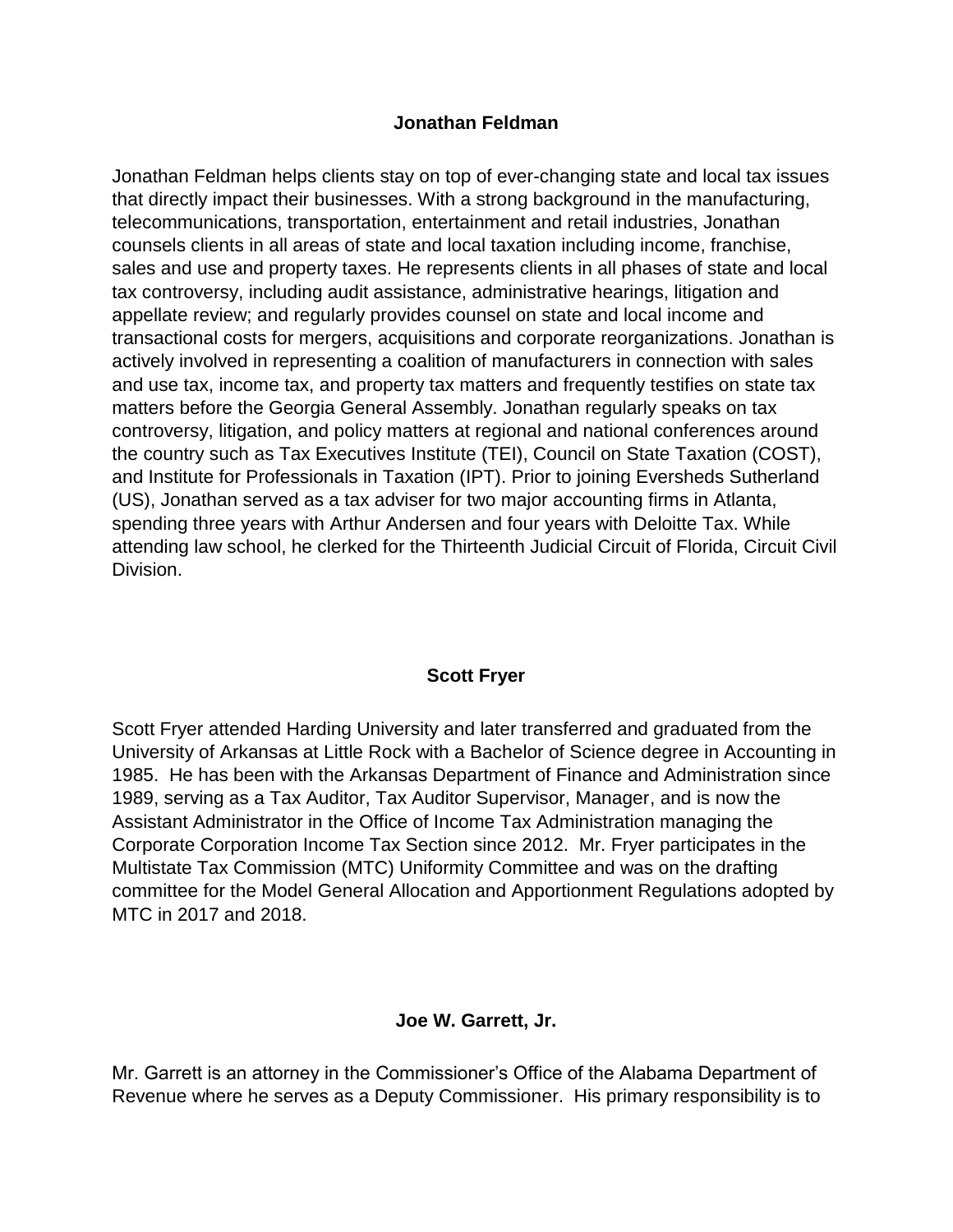help shape the Department's business tax policy through the Department's legislative, regulatory, audit and litigation functions. In addition to his internal role at the Department, Mr. Garrett is a regular speaker at state and local tax conferences. In 2015 Mr. Garrett was honored with the Multi-State Tax Commission's Paul Mines Award given to recognize significant contributions to state tax jurisprudence. State Tax Notes featured Mr. Garrett in a 2015 "Spotlight" article and again in 2016 as a "Notable Tax Administrator of the Year."

Before joining the Department, Mr. Garrett was a manager with the PricewaterhouseCooper's state and local tax group in Atlanta, Georgia where he worked as a state tax consultant after graduating from the University of Florida, College of Law's graduate tax program in 1998. Mr. Garrett is a 1997 graduate of the University of Alabama, School of Law and a 1994 graduate of Auburn University where he was finance major. He is a member of both the Georgia and Alabama Bar associations.

# **Meredith Garwood**

Meredith Garwood is Group Vice President of Strategic Tax for Charter Communications. She leads Charter's federal and state tax policy for income, property and transaction taxes. She also leads the Company's tax controversy and property tax groups. Meredith represents the company in national state tax organizations and projects. She has been proactively involved in numerous tax policy initiatives including state tax reform efforts and federal tax reform.

Meredith currently serves on the Board of University of North Carolina at Chapel Hill Business School, is Treasurer for North Carolina Cable and Telecommunication Association, Treasurer for Boundless Impact and a member of Caltax Executive Committee. She is Past President of the Business Advisory Council to the Streamlined Sales Tax Governing Board and former Vice President of Women in Cable and Telecommunications-Carolinas, and Board of the Council of State Taxation. Meredith is a frequent speaker at various tax and industry forums.

Meredith has over 25 years of tax experience in all areas of tax including income, property, and transaction taxes. Prior to joining Charter, Meredith was Group Vice President for Time Warner Cable and Senior Director of Tax with AT&T Wireless.

Meredith worked with a leading public accounting firm for over eight years where her practice focused on various aspects of corporate tax. She graduated from the University of North Carolina at Chapel Hill with a BS in Business Administration and a Master of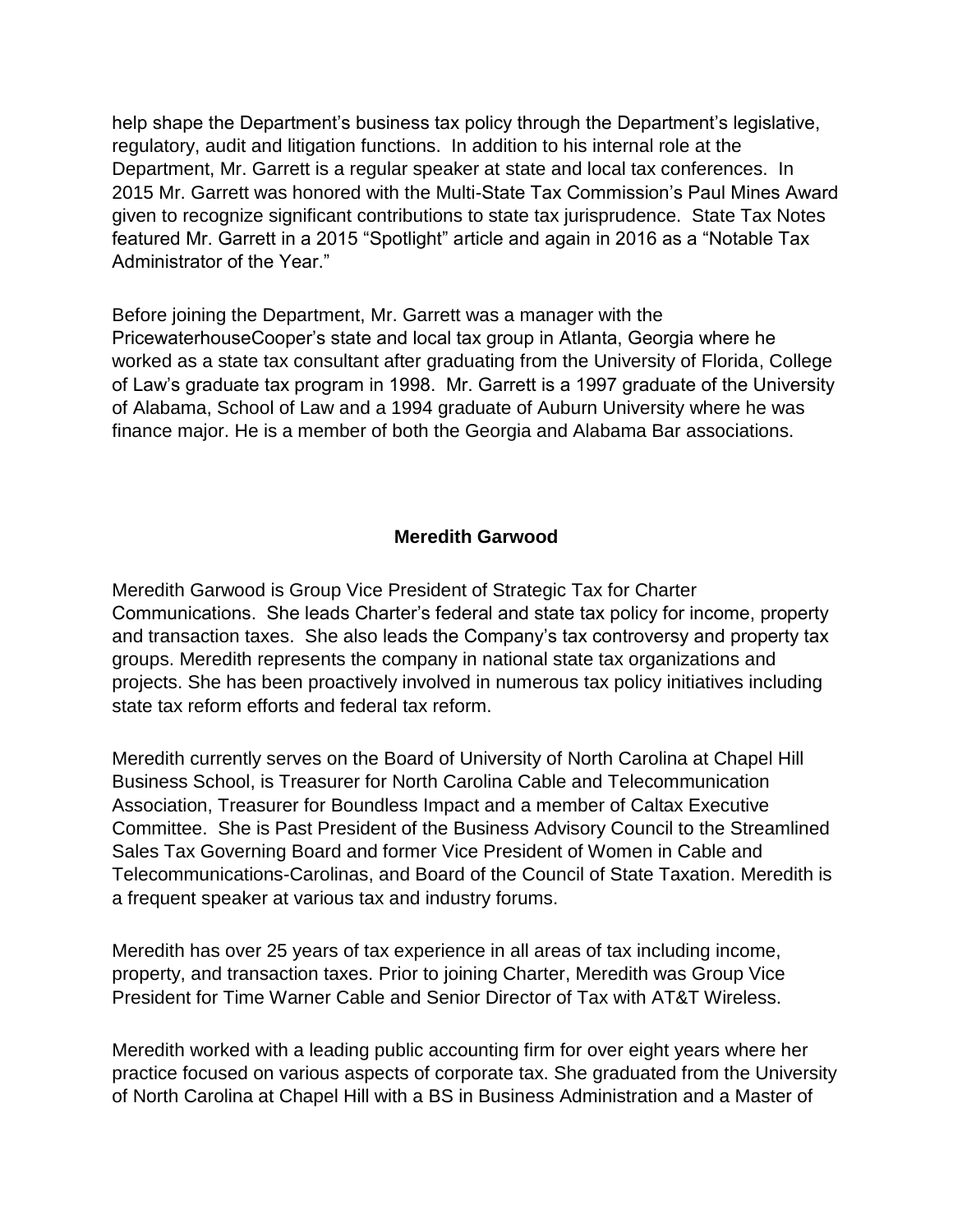Accounting with a concentration in Taxation. Meredith and her husband, John, live in Charlotte. They have two children, Johnathon and Anna.

# **Richard Gilbert**

Richard Gilbert is the Director of the N.C. Department of Revenue Interstate Examination Section. He has oversight management for implementation of specialized audit programs designed to identify, assess, and collect non-compliance revenue regarding Fortune 500 companies.

He has been with the N.C. Department of Revenue for 20 years. He also spent four years with the Missouri Department of Revenue as a field auditor in their Chicago office. The majority of his experience with both North Carolina and Missouri is auditing fortune 500 companies in various types of industries for State tax purposes. He is a licensed CPA in North Carolina. He received his Bachelors of Business Administration Degree from North Carolina Central University.

# **Adam J. Krupp**

Adam was appointed Commissioner of Indiana's Department of Revenue (DOR) by Governor Eric Holcomb in January 2017. Before joining DOR, Adam served as General Counsel for Indiana's Bureau of Motor Vehicles, where he played an integral role in the 2016 legislative overhaul of Indiana's motor vehicle laws. Additionally, he served the citizens of Indiana as Special Counsel to the Office of Indiana Governor Mike Pence, where he focused on agency compliance with Indiana's Access to Public Records Act, and as Deputy Director and Counsel for Indiana's Division of Family Resources, where he oversaw litigation and played a key role in the modernization of Indiana's Medicaid eligibility program.

Adam has extensive experience as a litigator in the private sector, where he practiced law in New York with Kasowitz, Benson, Torres & Friedman, LLP, after starting his career with White & Case, LLP. During his career in the private sector, he represented clients in federal and state court actions in a broad range of complex commercial litigation matters.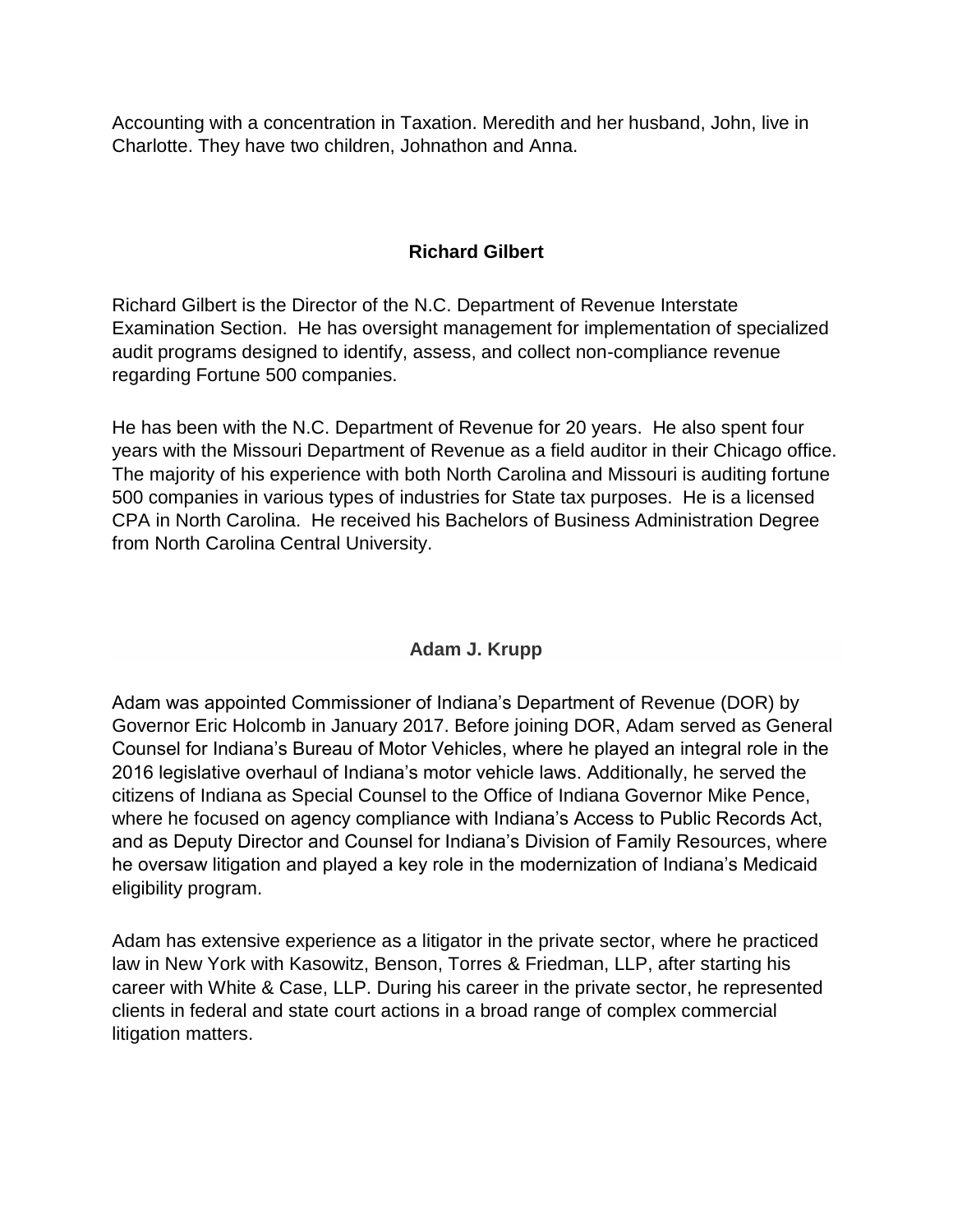A native of central Florida, Adam grew up in northern Indiana and attended Purdue University where he was Phi Beta Kappa with a degree in secondary education, specializing in speech communications, theatre, and English. He taught high school before attending Indiana University's Robert H. McKinney School of Law. During the course of his career, Adam has taught courses in contract drafting and legal writing as an adjunct professor of law.

Currently, Adam lives in Zionsville, Indiana with his wife and two sons. In his spare time, he volunteers with the Boys & Girls Club, Make-A-Wish Foundation, and Special Olympics of Indiana.

# **Mark McElroy**

Mark McElroy is a Revenue Program Administrator I with the Florida Department of Revenue and has been with the Department for over 28 years. He is currently the Manager over the Corporate Income Tax group in the Department's Taxpayer Assistance and Dispute Resolution section. This section handles all informal protests for Corporate Income Tax.

Mark began his career working in the restaurant business overseeing the opening several new restaurants. He then became an auditor with the Florida Department of Transportation, before transferring to the Department of Revenue. While working for the Department, Mark returned to school and obtained a Bachelor's Degree in Information Technology. He has been able to put his degree to use in helping design and implement several computer programs for the audit program.

Mark is an avid sports fan, especially for the Pittsburgh Steelers and Florida State Seminoles. He has a passion for baseball and spends much of his spare time coaching Tallahassee area youth league and travel softball and baseball teams. He has taken teams all over the United States to play ball.

# **Danny Morgan**

Danny joined the Tax Department in the Spring of 2014 as Director of Operations and has been the Assistant Commissioner, Operations since January of 2016. His oversight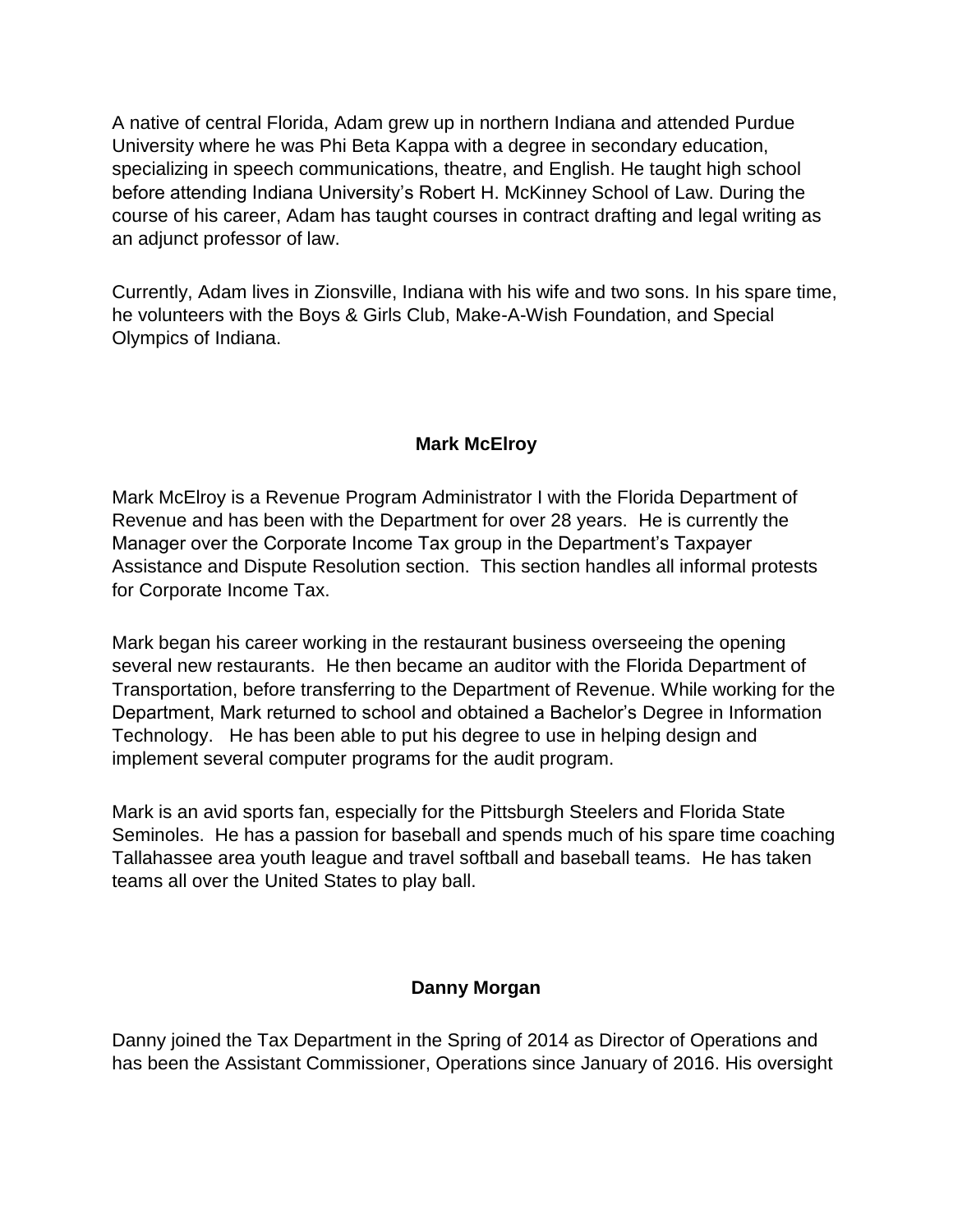includes: Revenue; Information Technology; Human Resources; Procurement; Building and Fleet Services; and, "special projects".

Prior to working at the Tax Department, he served in a similar capacity for several agencies in New York state government between 2006 and 2014 including the Banking Department, Department of Financial Services, Statewide Financial Systems and the Office of Victim Services.

He holds Master's Degrees in Public Administration and Social Work from West Virginia University and a Bachelor's degree in Psychology from Marshall University.

### **Luke Morris**

Luke Morris has served as the Assistant Secretary of the Office of Legal Affairs of the Louisiana Department of Revenue since April 2017. He supervises both the Litigation Division and Policy and Legislative Services Division. In this capacity, he advises the Secretary of Revenue on matters in litigation, legislation pending before the Louisiana Legislature, and policy guidance issued by the Department.

Morris received his Bachelor of Science in Accounting from Southeastern Louisiana University in 2010 where he graduated *summa cum laude*. He attended the Paul M. Hebert Law Center at Louisiana State University and received his Juris Doctorate along with a Bachelor of Comparative Law in 2013.

Prior to joining the Department, Morris worked as a senior tax accountant for the firm Postlethwaite & Netterville APAC. He joined the Department in 2015 as an Assistant Director in the Field Audit Income Tax Division where he developed and administered the Department's individual income tax audit program.

Morris is a member of the Louisiana State Bar Association and Baton Rouge Bar Association.

### **Vince Panepinto**

Vince Panepinto is the Director of the Processing Center for the Louisiana Department of Revenue where he directs operations specific to processing documents and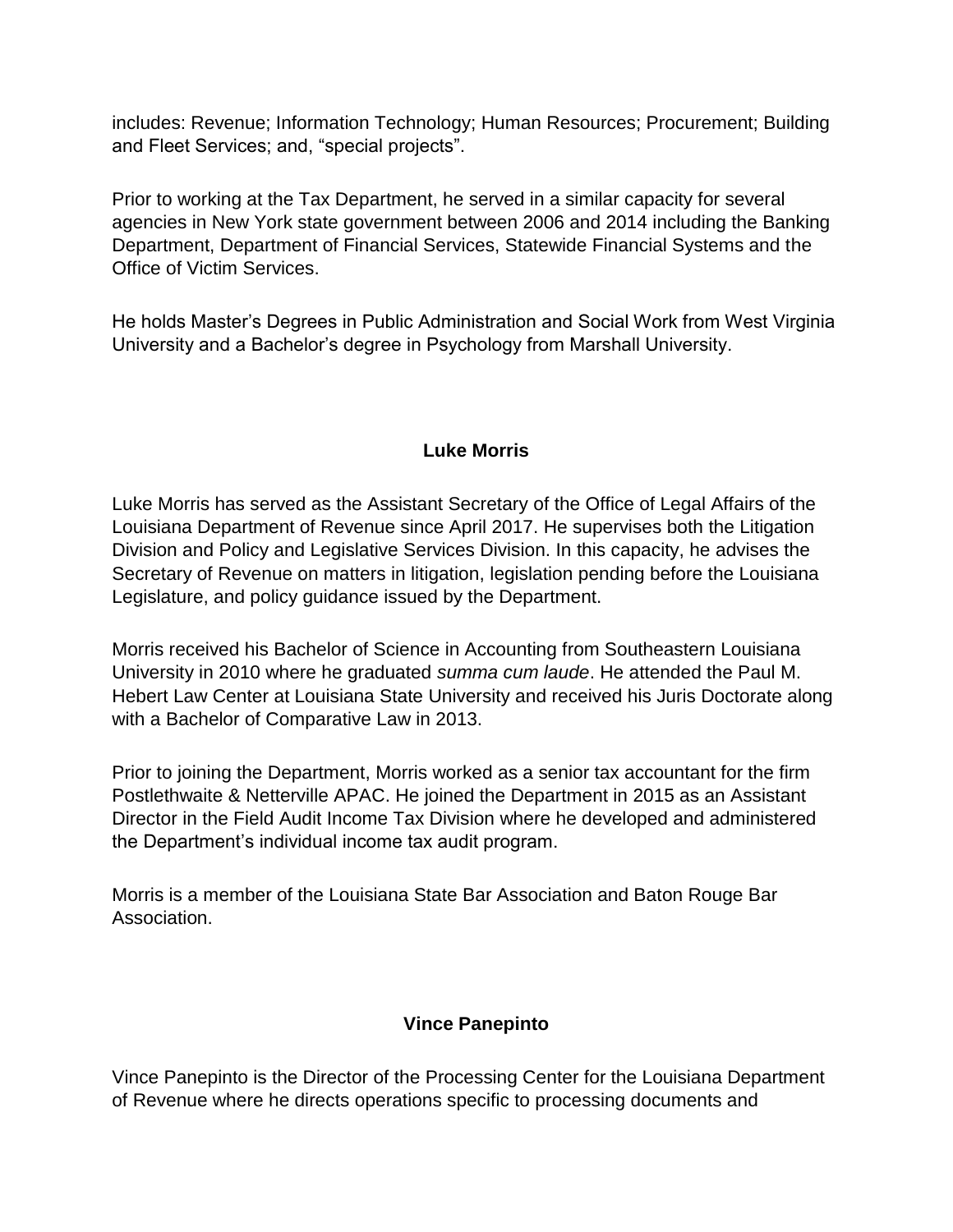payments. He knows operations management and production workflow geared to efficiently capture data and images of tax documents, and depositing State funds.

As a Six Sigma Lean Black Belt, Vince works continuously at reducing processing times and production costs by focusing all efforts on efficiency, error reduction, and cutting waste. He's introduced and is implementing a shared-service solution for data capture and imaging with other State agencies. In addition to his work in the Agency, Vince is an operations officer and a Major in the United States Marine Corps Reserves.

Vince holds a Master's Degree in Business Administration from Louisiana State University with a concentration in Data Analytics.

# **Deborah Pianko**

Deborah has 20 years of experience building technology solutions for tax and revenue agencies. She is a subject matter expert in tax administration including collections, audit, return and payment processing, customer service, revenue protection and fraud detection.

Prior to arriving at SAS, Deborah was a consultant to the District of Columbia (DC) Office of Tax and Revenue where she served as the lead forensic data miner and analyst during the investigation of two criminal refund fraud cases involving DOR employees, and one external-filer refund fraud case involving the use of prepaid debit cards. She also was the lead data miner on a project designed to expose Medicaid fraud by comparing aid recipient data to the tax rolls. Deborah also led the introduction of a Visa Prepaid Debit Card program for DC tax refunds and was the lead project manager for DC's 2010 Tax Amnesty program.

As a systems engineer in the tax and revenue industry, Deborah has helped to build and maintain many of the integrated tax systems that exist at departments of revenue across the world today such as DC, Tennessee, Arizona, Maryland, Ohio, Nevada, Puerto Rico, Detroit, Australia and others. Her intimate knowledge of these systems allows SAS' tax and revenue clients to hit the ground running as they make their leap forward towards a new generation of fraud solutions.

Deborah holds a dual Bachelor of Science degree in Economics and Journalism and is an avid rower and volunteer EMT in her spare time.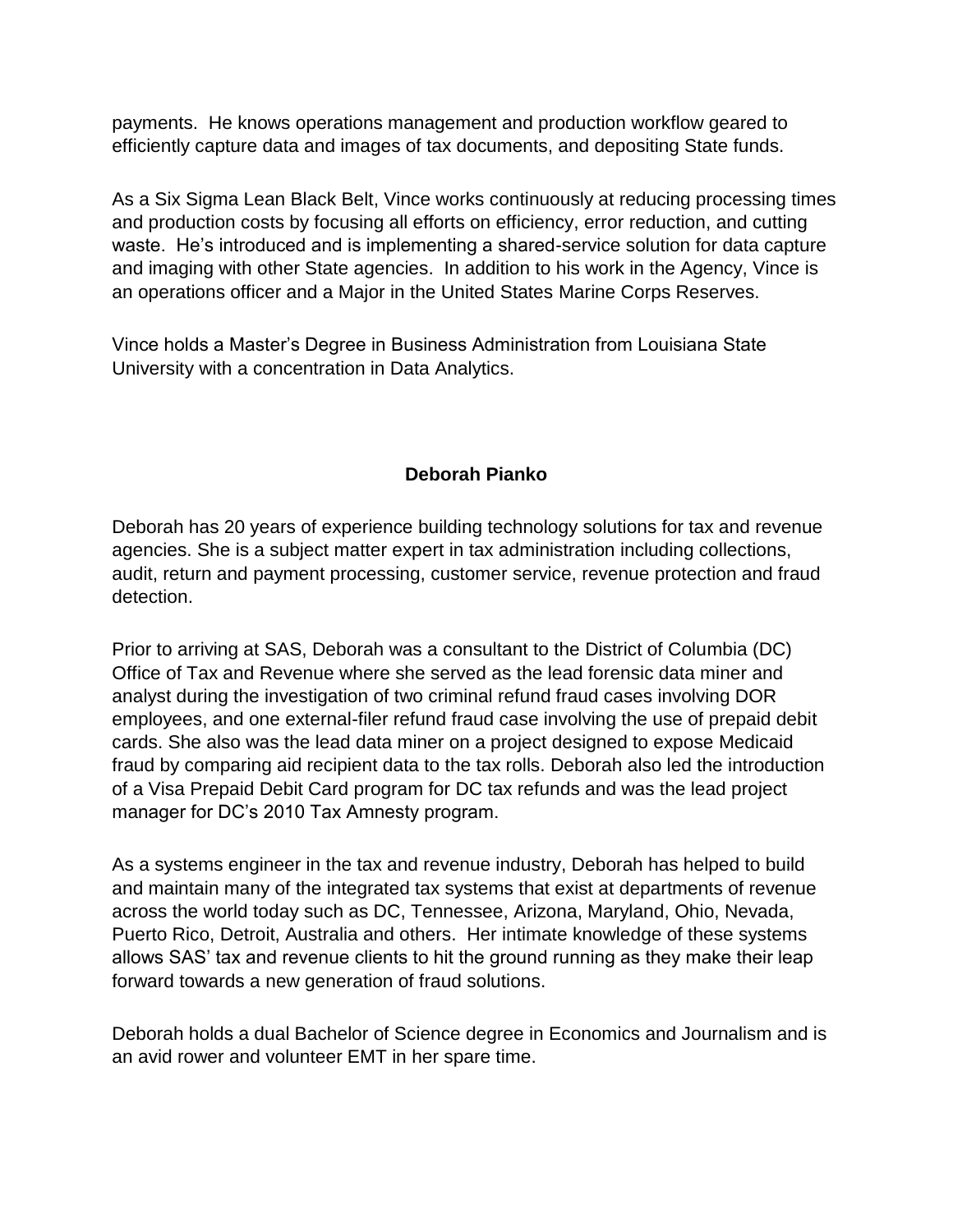#### **Scott Peterson**

Scott Peterson is Vice President of U.S. Tax Policy and of Government Relations for Avalara, Inc. Avalara is the industry leader in providing sales tax automation to small and medium sized business. In his role, Scott leads Avalara's effort to make sure that Avalara is the first name states think of in sales tax automation. Scott is a frequent speaker on sales tax policy and sales tax administration. Scott was named to the 2018 Top 100 Most Influential People in Accounting.

Prior to joining Avalara Scott was the first Executive Director of the Streamlined Sales Tax Governing Board; an organization devoted to making sales tax simpler and more uniform for the benefit of business. Before joining Streamline Scott spent ten years as the Director of the South Dakota Sales Tax Division where he was responsible for the state sales and use tax, the state's contractor's excise tax, the sales and use tax for over two hundred cities, and the sales and use tax for four tribal governments. Scott also spent twelve years providing research and writing for the South Dakota Legislature. Scott is a veteran of the U.S. Army and holds a master's degree from the University of South Dakota

### **Patrick J. Reynolds**

Patrick J. Reynolds is a Senior Tax Counsel with the Council On State Taxation (COST). He is part of the COST advocacy team, where he is staff liaison to the Unclaimed Property Committee and the Sales Tax Committee, and he contributes to tax policy development, drafting, and legislative advocacy. Previously, he was Senior Managing Counsel with J. C. Penney and for 14 years provided legal support for audits, litigation, and appeals for income, franchise, sales/use, property and transfer taxes, as well as unclaimed property. He also advised in strategic planning efforts, state tax aspects of financial accounting, and tax minimization and incentive strategies. He worked closely with the company's government affairs team, frequently lobbying and testifying on a number of Texas issues, and has been an active participant on the Streamlined Sales Tax Governing Board and the State and Local Advisory Council. Pat started his career with Price Waterhouse in Omaha, Nebraska, and subsequently served for six years as an attorney in the Nebraska Department of Revenue's Legal Division. He received his JD from Creighton University School of Law and his BSBA – Accounting from the University of Nebraska at Omaha. He is a member of the Nebraska and Texas state bars and is a licensed CPA.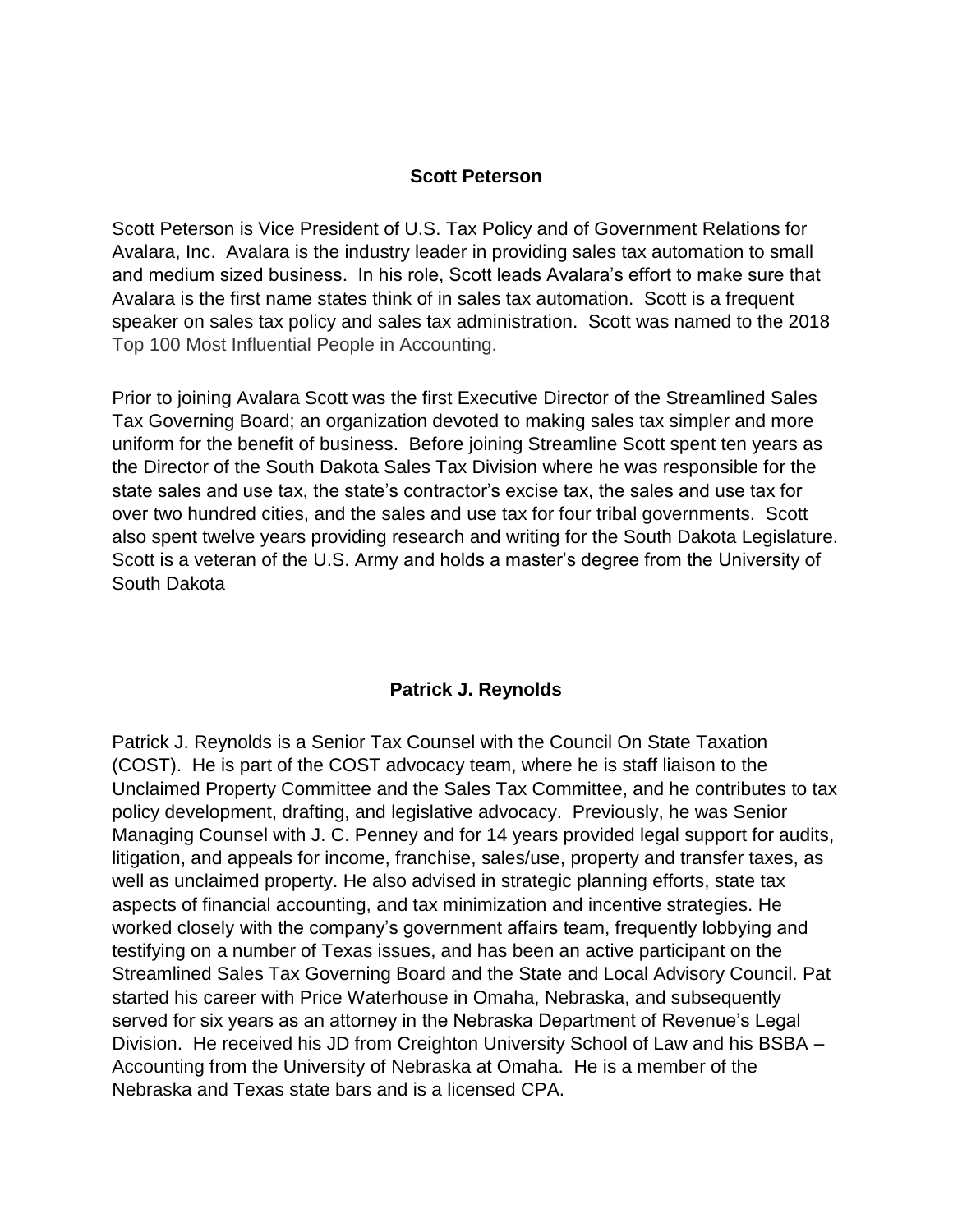### **Lee Ann Rouse**

Mrs. Rouse has been employed with the Department of Revenue for 23 ½ years. She started out as an account clerk in 1990 working in the Franchise Tax Division. During her career, Mrs. Rouse completed her college education earning both a BS in Accounting and an MBA. After completing her education, Mrs. Rouse began working in the Sales & Use Tax Division, where she has served in many different positions.

From 2007 to 2015, Mrs. Rouse served as a Revenue Examiner (I, II, & III) in the field, based in the Montgomery Taxpayer Service Center. From March 2015 – April 2017, Mrs. Rouse served as the Local Tax Liaison for the Department where she actively provided hands on customer service to all cities and counties in Alabama. In April 2017, Mrs. Rouse was promoted to Manager of the Auburn Taxpayer Service Center, and currently is the Manager of the Wholesale Retail Accountability Program (WRAP Unit).

Mrs. Rouse and her husband, Ken, are the proud parents of two boys, Austen (25) and Will (14). Mrs. Rouse enjoys spending time with her family and friends and cheering on the Auburn Tigers.

### **Ednaldo Silva**

Ednaldo Silva, Ph.D., is founder and managing director of RoyaltyStat in Bethesda, MD. Dr. Silva was a drafter of the 1992, 1993 and 1994 U.S. transfer pricing regulations and the first economist in the Internal Revenue Service's Advance Pricing Agreement (APA) Program.

Dr. Silva was the developer of the "comparable profits method" (CPM), the best method rule, and the concept of arm's length as a range of results instead of the then prevailing point estimate. He was an expert for the District of Columbia on three transfer pricing cases, including:

In the Matter of Shell Oil Company (Petitioner) vs. Office of Tax and Revenue (Respondent), Office of Administrative Hearings (Case No. 2011-OTR-00047); In the Matter of ExxonMobil Oil Corporation (Petitioner) vs. Office of Tax and Revenue (Respondent), Office of Administrative Hearings (Case No. 2011-OTR-00049); In the Matter of Hess Corporation (Petitioner) vs. Office of Tax and Revenue (Respondent),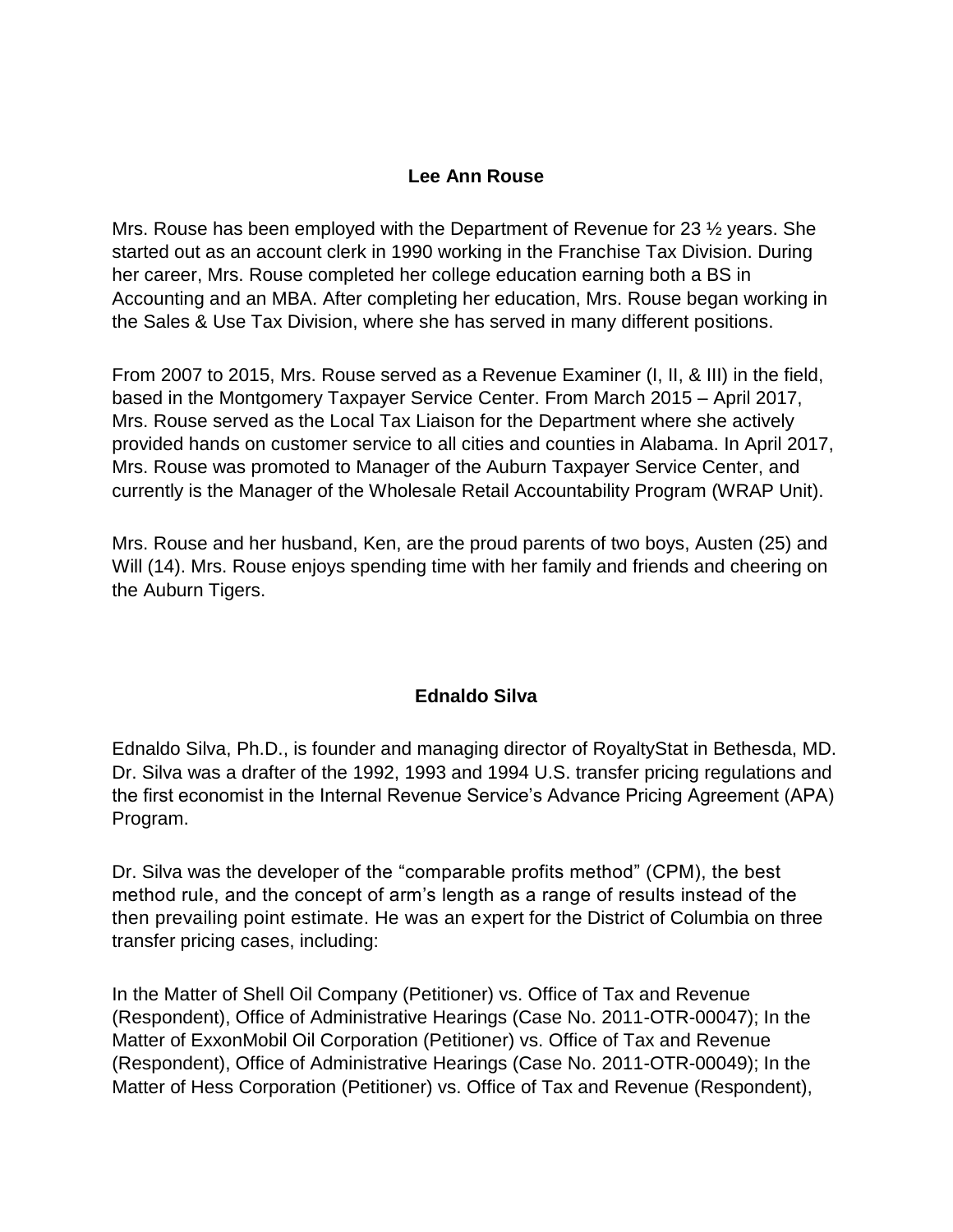Office of Administrative Hearings (Case No. 2012-OTR-00027); an expert for the state of North Carolina on the transfer pricing case In the Matter of Delhaize America, Inc. v. Lay, N.C. App., S.E.2d, 2012 N.C. App. LEXIS 1021 (N.C. Ct. App. Aug. 21, 2012), and for the IRS In GlaxoSmithKline Holdings (Americas), Inc. v. Commissioner of Internal Revenue, Docket Nos. 5750-04 and 6959-05, the largest transfer pricing dispute to date. Matter settled (\$3.4 billion) on September 11, 2006.

### **Mike Smith**

Mike is Senior Business Development Executive for Iron Mountain's Information Governance and Digital Solutions Group. Prior to joining Iron Mountain, Mike has been involved in Business Processing Outsourcing (BPO), specifically Insurance and State/Local Governments, since 1997. Given his experience in the outsourcing industry and membership in numerous industry advisory boards, Mike brings an informed perspective on trends and best practices in BPO solutions.

Mike has presented topics at the national stage for the State Government, the Federation of Tax Administrators, and has authored numerous nationally recognized documents.

Mike's free time includes spending time with his 4 children, ages ranging from 10 - 16, and his wife of 26 years. Hobbies and activities include traveling in recreational vehicles, being a Troop and community leader for Boy Scouts of America, amateur radio and playing golf.

### **Verenda Smith**

Verenda Smith is the Deputy Director for the Federation of Tax Administrators. FTA is an association of the tax agencies in the 50 states, New York City, Philadelphia and Washington, D.C. Her tax career began as a communications specialist for the Illinois Department of Revenue, first in Springfield, Ill., and later working out of the governor's office in Washington, D.C. handling Congressional affairs and coordination with federal agencies. In 1990, she joined the FTA staff on a formal and, as it turns out, remarkably permanent basis. Her master's degree in Business Communications is from the University of Illinois. She says her quirky interest in tax administration started when her income tax return was chosen for audit under the exhaustive (and now outlawed)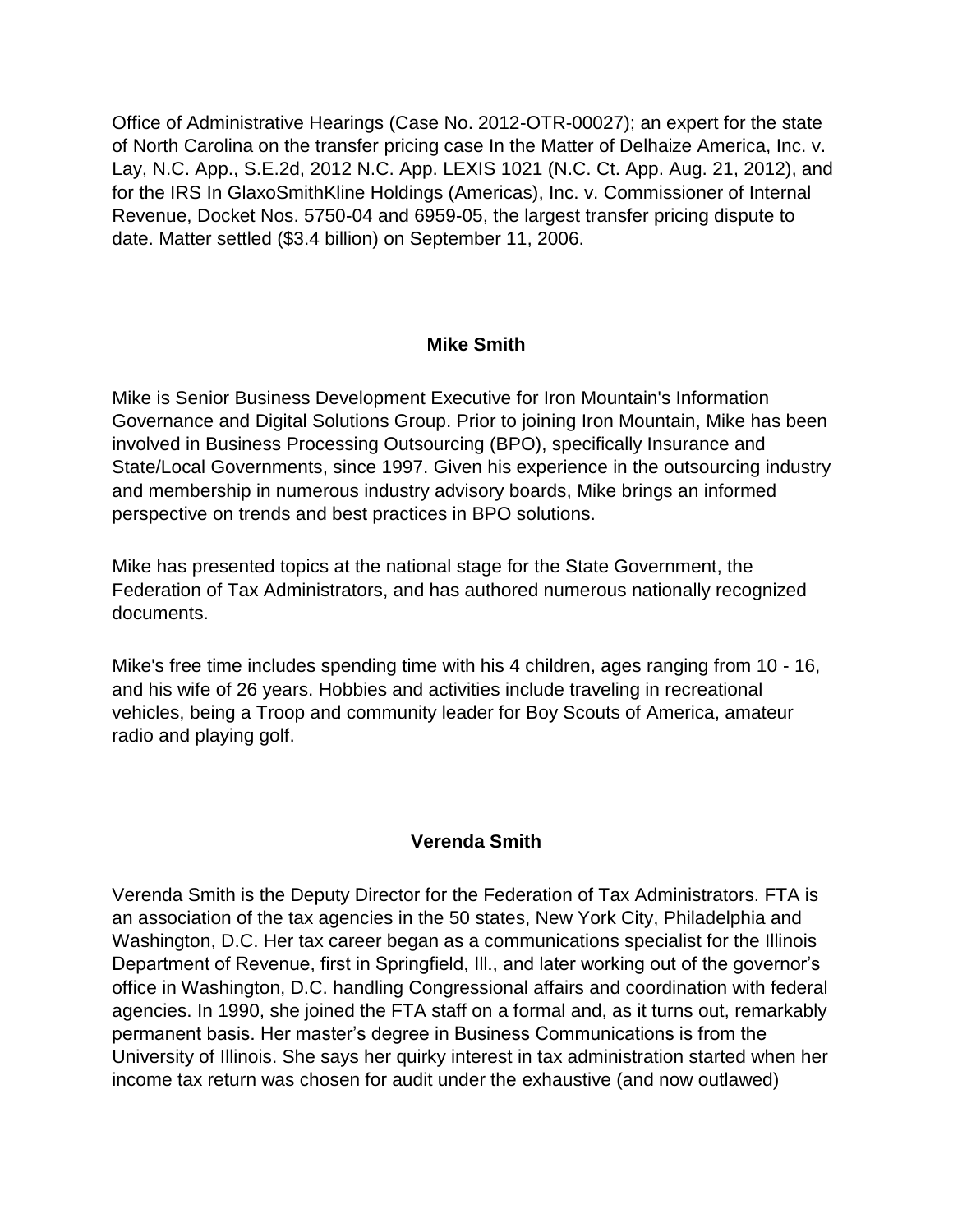Taxpayer Compliance Measurement Program. The resulting Letter of No Change is still prized.

### **Mark F. Sommer**

Mark F. Sommer, Esq. aspires to save the world one taxpayer at a time. He is the Chair of the Tax, Benefits & Estates Group at Frost Brown Todd where he also leads its Tax Teams and concentrates his practice in the area of state and local taxes, federal taxation as well as civil/criminal tax controversy/litigation, economic development and incentives.

During the course of his 30-year practice, Mr. Sommer has advised clients with respect to complex tax matters, has helped clients understand tax threats and opportunities, and developed comprehensive solutions and curative legislation. His experience extends to income, estate and gift, sales and use, gross receipts, property (both real and personal) and other miscellaneous state and local taxes. He has assisted with planning transactions, dispute resolution and litigation, negotiating incentives and settlements in federal and SALT matters. He has been involved as counsel in well over 1,000 controversies and disputes regarding countless tax issues before the administrative and judicial systems in many jurisdictions.

Currently, Mr. Sommer practices at the forefront of state and local tax issues, including advocating for transparency while working to address larger tax policy questions through state legislatures and agencies.

Throughout Mr. Sommer's career, he has represented nearly 100 of the current Fortune 500, and almost just as many which no longer appear due to acquisition, merger or demise. He is a Fellow in the American College of Tax Counsel and is recognized as a "Super Lawyer" in Kentucky. He has also been recognized as one of the Best Lawyers in America for twenty plus years and was recently recognized by Best Lawyers as a "Lawyer of the Year" for 2018 in Tax Law and in Litigation & Controversy – Tax. Mr. Sommer has been honored by *State Tax Notes*, as one of its two "Practitioners of the Year" in 2015 and as one of its "Persons of the Year" in 2013, making him the first person so recognized two times. He currently serves as the Chair of the Kentucky Lottery Corporation, which under his watch reached Billion Dollar status for the first time.

He has written extensively in the area of state and local taxation, is a frequent speaker and lecturer at national conferences, forums and groups, having presented, moderated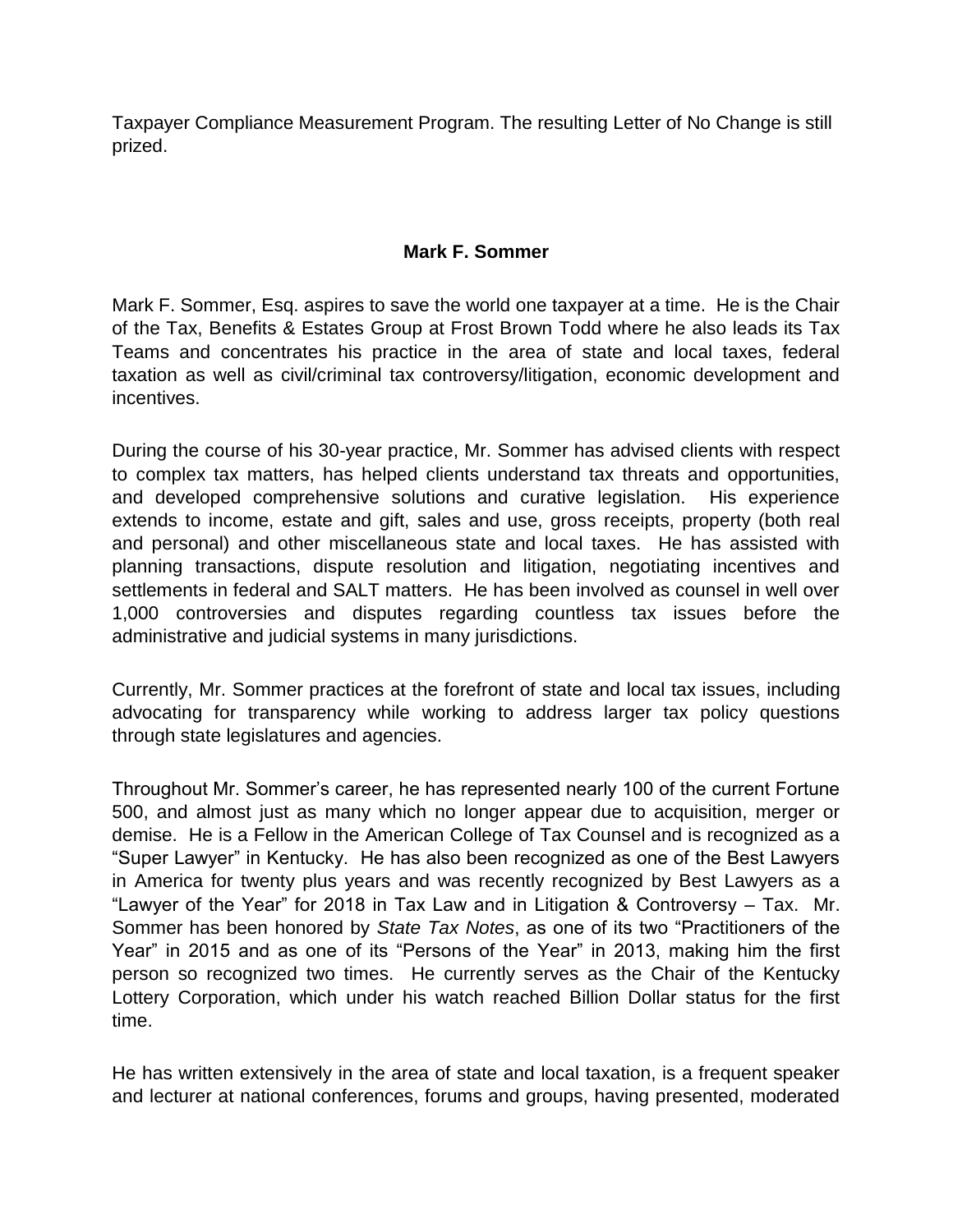or served as a panelist nearly 250 times, has lectured on tax law, serves on multiple advisory boards and is interviewed frequently by journalists covering state and local tax developments. All of this is designed as a means to pay it forward, in honor of the great lawyers and mentors who trained him.

Outside of his busy work life, first and foremost Mr. Sommer enjoys spending time with his family and five children, enjoys history and trivia games, is a bourbon connoisseur and, of course, loves *The Godfather*.

### **Lanell Strait**

Lanell Strait, Office Director of Business Taxes, began her employment with the Mississippi Department of Revenue in 1988. The Business Tax Office oversees the Sales Tax Bureau, the Petroleum Tax Bureau, and the field audit and clerical field staff across the state. She holds a Bachelor of Science in Business Administration degree with an accounting major from Mississippi College. Lanell began her career as a Tax Auditor. She audited for ten years in the Brookhaven District and served two years as a Tax Specialist in the Petroleum Tax Bureau. Later, as the Bureau Director for Brookhaven District for ten plus years, she coordinated both the audit and collection activities for the thirteen counties. After the reorganization of the agency, she served as the southern Regional Director of Audit for the Brookhaven and Hattiesburg Districts. She has received the designation of Certified Public Manager through the State Personnel Board.

# **Marshall C. Stranburg**

Marshall C. Stranburg became Deputy Executive Director of the Multistate Tax Commission on April 1, 2016. Previously Marshall had served as Executive Director of the Florida Department of Revenue since being named to that position on April 23, 2013, by the Governor and Florida Cabinet.

Marshall had been appointed Interim Executive Director of the Florida Department of Revenue effective July 1, 2012. Prior to this appointment, he had been named Deputy Executive Director for the Department on December 1, 2011. Marshall had previously been the Department's General Counsel since October 2007.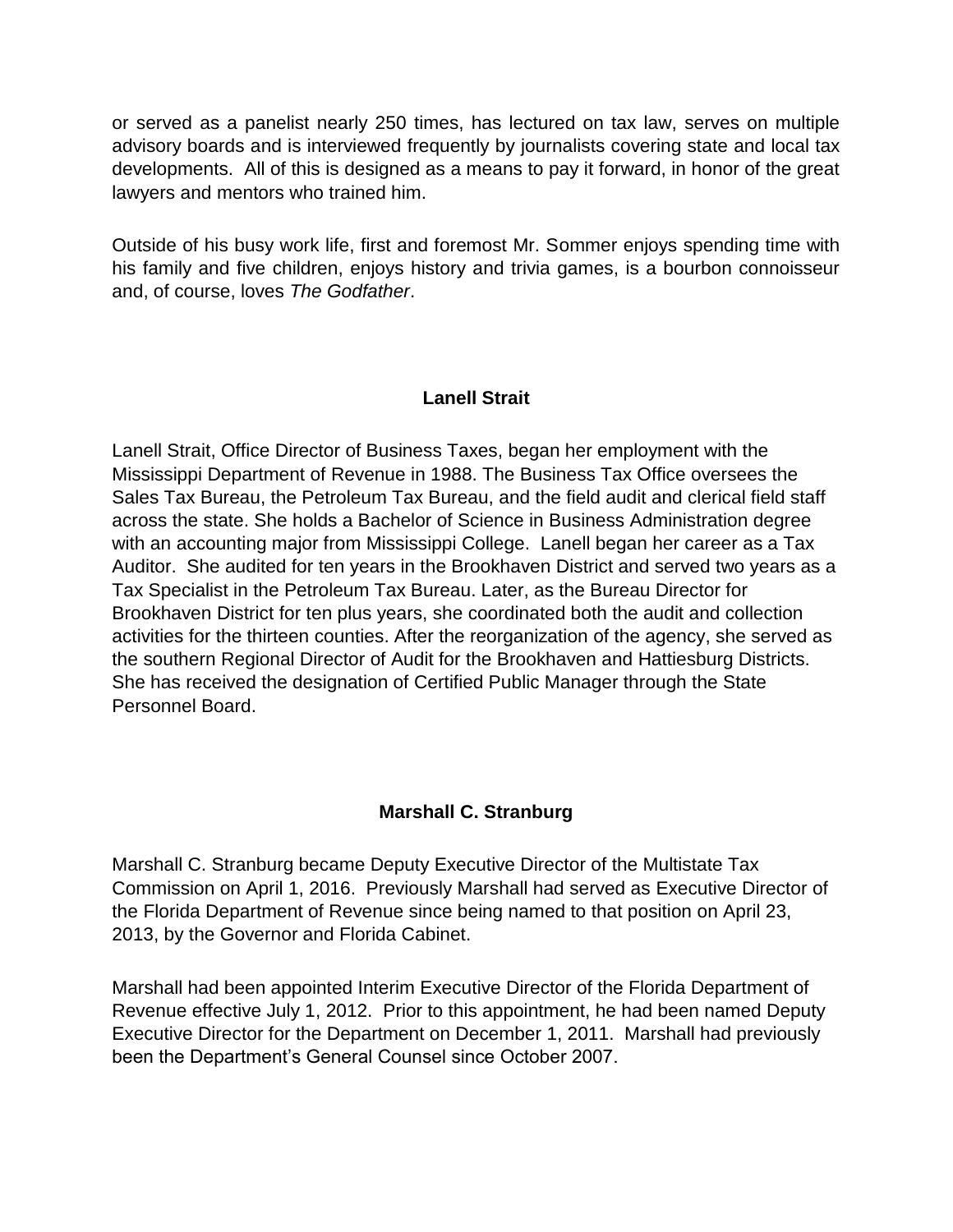Since first joining the Department in 1991, he also served as Deputy General Counsel, Chief Assistant General Counsel for General Tax Administration, and Assistant General Counsel. In addition to serving as a legal advisor to the Department for many years, he made numerous presentations and has been known and respected nationally in matters of state taxation.

Marshall was selected by *State Tax Notes* as a Top 10 Tax Administrator for 2011. While with the Department, his work primarily was related to Florida's corporate income tax, sales and use tax, nexus questions, voluntary disclosures, and on many other topics and issues.

He received his J.D. from the University of Tulsa and LL.M. in Taxation from the University of Florida. Marshall is a member of the Florida Bar and the Oklahoma Bar. In 2015, he received the Marvin C. Gutter Outstanding Public Service Award from the Tax Section of the Florida Bar.

# **Tab Troxler**

Mr. Troxler is the current Assessor for St. Charles Parish Louisiana. He was elected in 2011 and assumed office January 1, 2013. Under his leadership, the St. Charles Parish Assessor's Office was awarded the 2018 Public Information Award, by the IAAO (International Association of Assessing Officers). Mr. Troxler has been very active in the Louisiana Assessor's Association. Serving on the Board of Directors as Treasurer, Trustee on the Assessor's Retirement Fund and Chairman of the Orientation Committee.

Previously, Mr. Troxler was an accomplished Homeland Security and Emergency Management professional with experience in both the public and private sector Some of his highlights in this area include international assignments in Japan following the earthquake and tsunami in 2011. He has testified before the U.S. Homeland Security Advisory Council as a subject matter expert concerning the response to Hurricane Katrina. He has also served on many community organizations. He was awarded the Dow Diamond Keepsake Award by Dow Chemical Company, as well as the "Excellence in Government" Award by the Bureau of Governmental Research in New Orleans, LA. His hobbies include flying, golfing and reading. He and his wife reside in Luling, LA.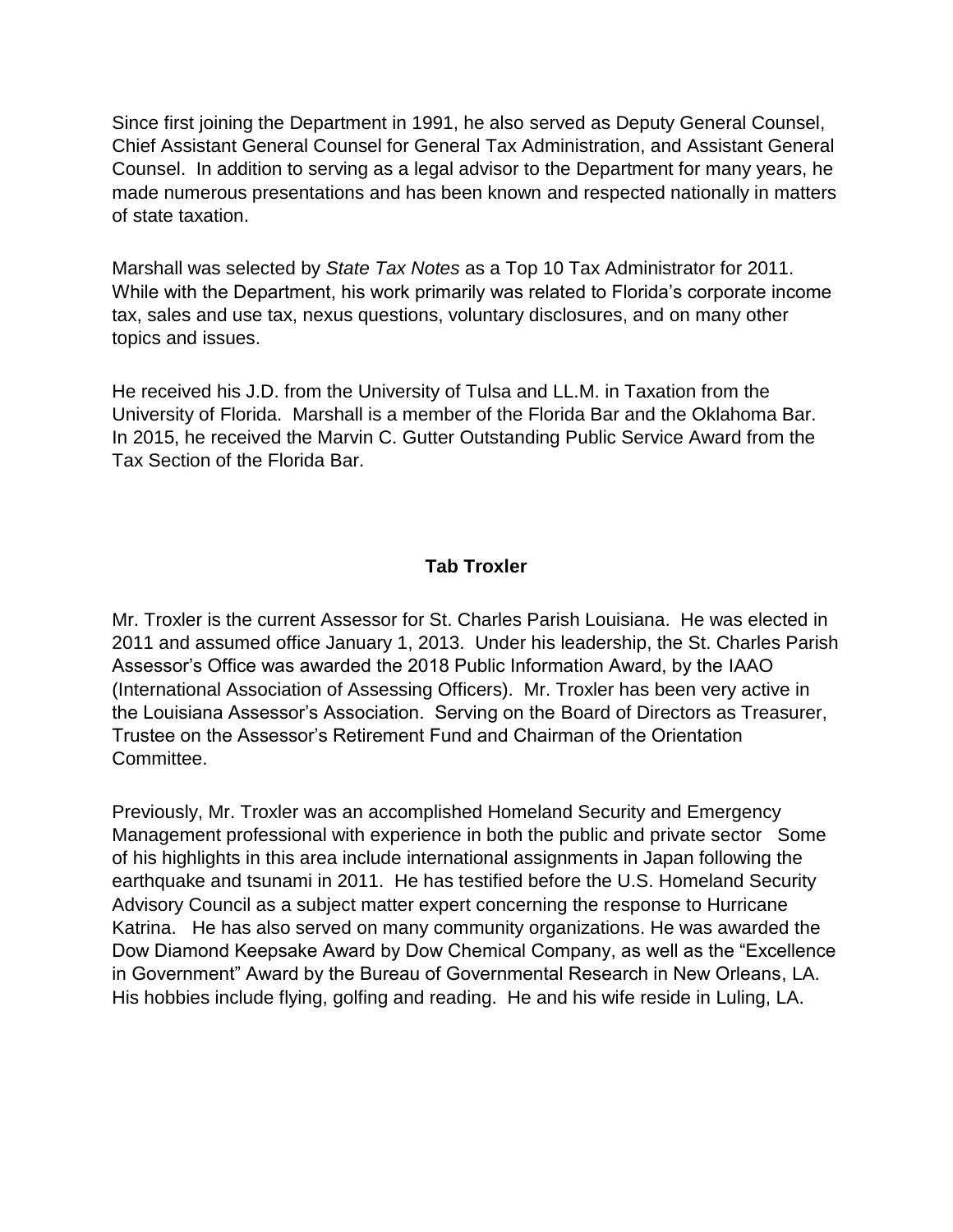### **Richard Unen**

Richard Unen is the Field Audit Operations Manager with the Florida Department of Revenue, General Tax Administration (GTA) Program, in charge of the audit process for in-state and multi-state offices. He has been involved in every level of the audit process since 1985, in the Miami FL, Dallas TX and Pittsburgh PA Service Centers.

In 1993, he became a tax audit supervisor in the Pittsburgh Service Center and remained in that position for 19 years when he was selected to be the senior tax audit administrator for the Southwest Region in charge of the audit process for the Sarasota, Tampa, Largo, Holiday and Ft. Myers Service Centers. Richard became the Field Audit Operations Manager in 2014.

Throughout his career, Richard has managed and performed comprehensive audits of in-state, multi-state, and multi-national corporations.

# **Tim Winks**

Tim Winks is a Managing Director in PwC's State & Local Tax Group based in McLean, Virginia. He has 38 years of state and local tax experience, including 23 years at PwC and 15 years with the Virginia Department of Taxation, where he started as an entrylevel tax examiner and rose to Assistant Commissioner for Tax Policy. Tim serves clients throughout the Mid-Atlantic and Southeast on all manner of state and local tax issues but with particular focus on the sales and use tax. He is a graduate of the University of Richmond and is the former chair of the Virginia Chamber of Commerce's Tax Policy Committee, the Northern Virginia Technology Council's Tax Subcommittee, and the SEATA Industry Council.

# **Alan Woodard**

Alan Woodard serves as the Assistant Secretary for Tax Enforcement and Compliance for the North Carolina Department of Revenue. A native of Jacksonville, North Carolina, Alan is a 1990 graduate of North Carolina State University.

Alan maintains oversight responsibility for the Examination, Collection, and Criminal Investigations Divisions of the Agency which are comprised of over 650 staff members.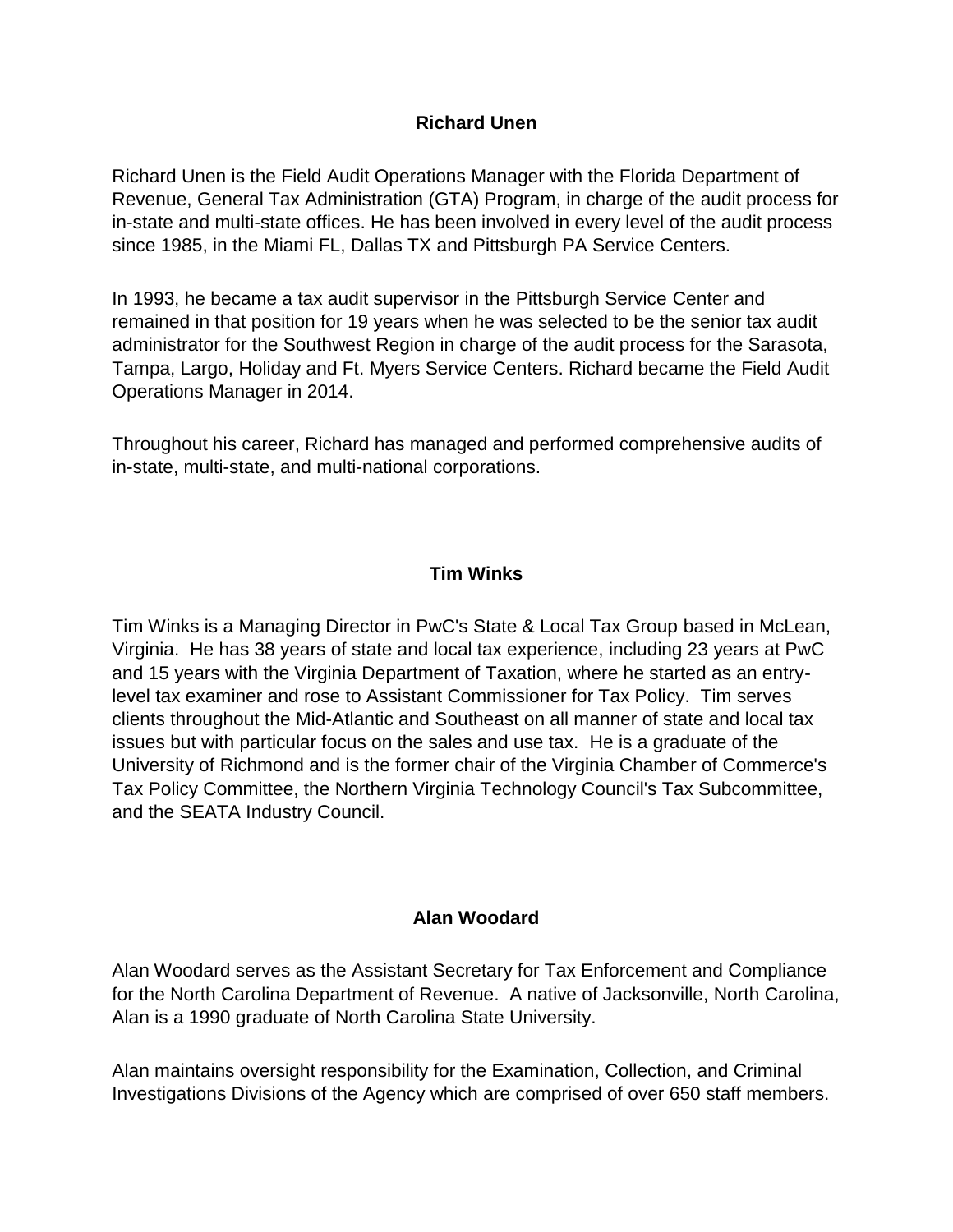Alan began his career with Revenue in 1992 as a Revenue Officer in the Lexington field office and moved into a field auditor position in the Charlotte office in 1994. Alan has held audit manager positions in Charlotte, Raleigh, and Wilmington audit offices. In 2004, Alan was promoted to Assistant Director of the Examination Division, Director of Examination in 2009, and Assistant Secretary for Tax Enforcement and Compliance in 2019.

### **Scott Wright**

Scott Wright is a Partner in the State and Local Tax Section at Eversheds-Sutherland. Working in Georgia and throughout the country, Scott Wright helps his clients minimize tax liability and protect their interests in regards to state and local tax issues. He has an extensive knowledge of sales and use taxes, income taxes and property taxes; he also handles cases involving utility taxes, employment taxes, transfer taxes and gross receipts taxes. Scott monitors state rulings, legislation and court decisions that impact taxpayers and guides his clients in a broad range of substantive issues, from business restructuring and transactional tax planning to constitutional questions such as nexus, discrimination against interstate commerce and unitary combination. He represents clients from numerous industries, including manufacturing, health care, energy, banking and finance, insurance, transportation, timber and retail.

### **Jim Zingale**

Jim Zingale was appointed by the Governor and Cabinet as the Executive Director of the Florida Department of Revenue effective January 29, 2019. Zingale held various leadership positions within state government during his more than 35 years of service. For more than 17 years, he served both chambers of the Florida Legislature, holding key research policy and negotiation positions as Staff Director of the Finance & Tax Committee, Appropriations Committee, and Economic and Demographic Research Committee. He was also the first director of the Office of Economic and Demographic Research.

Between 1990 and 2008, Zingale led the Department of Revenue, serving as deputy director for ten years and as executive director for eight. While at DOR, he oversaw the implementation of two transformational technology projects. Before returning to the Department in 2019, he most recently served as research director for the Safety Net Hospital Alliance of Florida and was also a consultant with Capitol Hill Group.